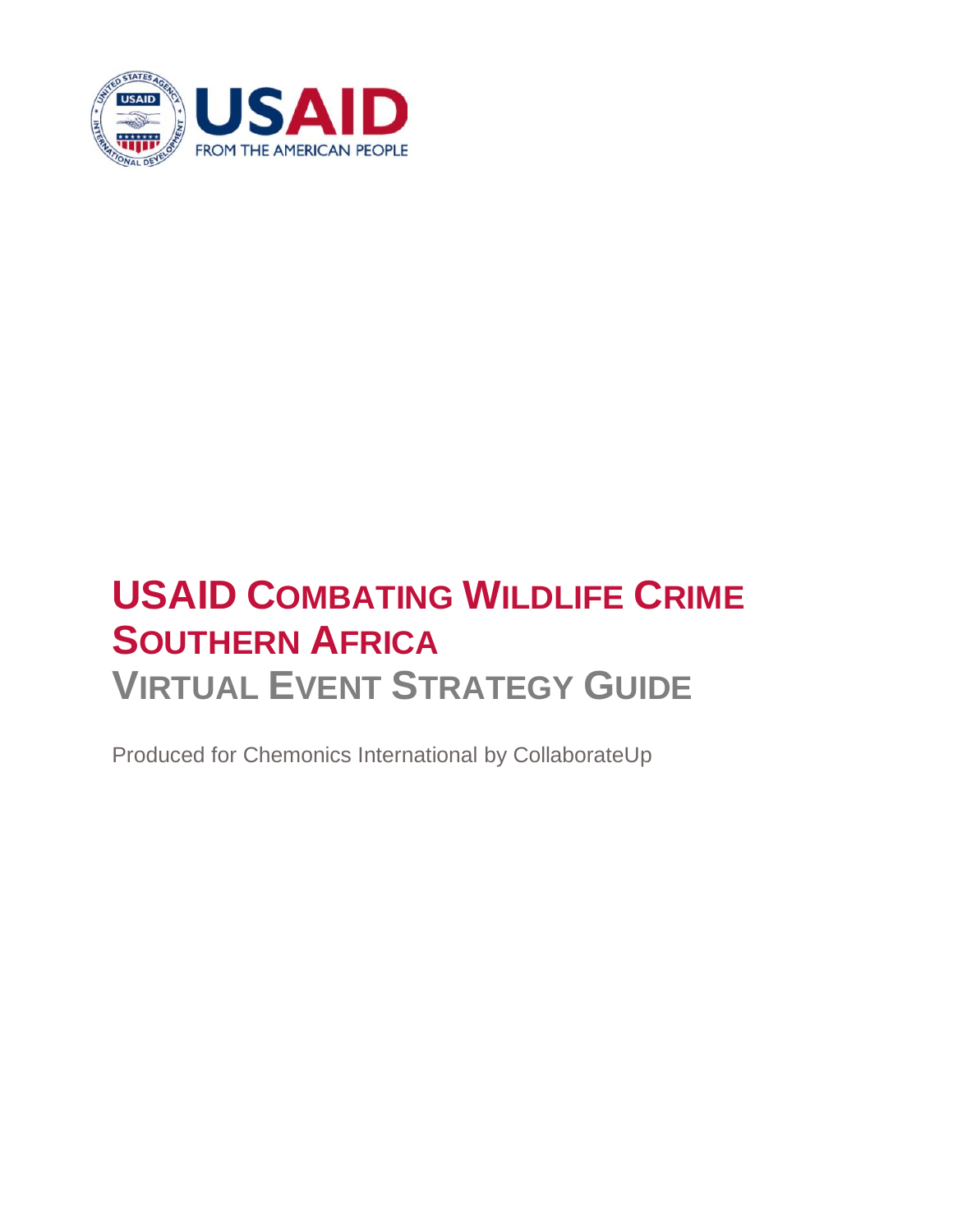### **Introduction**

In March of this year, CollaborateUp convened USAID mission staff responsible for environment and biodiversity, along with the Combating Wildlife Crime in Southern Africa (CWCSA) Partners, to reflect on and learn from the project work to date. This reflection was aimed at helping teams collaboratively plan, adapt, and implement the CWCSA Portfolio in alignment with evolving Agency and mission priorities. The Pause & Reflect was originally scheduled to take place in person in Botswana, but the emerging COVID-19 pandemic — and its restriction of international movement and travel — required implementers and stakeholders to convert to a virtual meeting platform.

Based on this experience, and several virtual workshops with USAID CWC implementers since then, CollaborateUp developed this guide to codify best practices and lessons learned for virtual meetings and collaboration. In most cases, the guide sets standards for meetings of three hours or more and typically meetings of more than one session (i.e., three hours each day on three consecutive days). The document is meant to serve as a practical guide to actors in CWC across Southern Africa and beyond on how to continue to work collaboratively, learning from and sharing with one another to move toward portfolio goals, despite continued restricted mobility and limited in-person gatherings.

### **Preparing and Designing**

One of the most important decisions for a virtual meeting is the platform (e.g., Zoom, Microsoft Teams, WebEx, etc). The design of the meeting, the level of interaction and feedback, are all impacted by the choice of platform. There are a multitude of platforms available with both free and paid options. Choosing a platform should be based on the balance of several factors, including:

- Ability for participants to easily join and use the platform
- Functionality of the platform, allowing participants to interact (seamless breakout groups, chat, polling, emoticons, etc.)
- Security of the platform
- Any subsequent documentation of the meeting (recordings or chat downloads)

We recognize the varying security requirements of different government agencies and stakeholders across sectors can greatly impact the selection of a virtual collaboration platform. **Annex 1** of this document contains a chart summarizing CollaborateUp's research and experience on virtual meeting platforms and their respective features.

### **Pre-Meeting Logistics**

Key lessons learned on pre-meeting logistics, from the numerous virtual collaborations CollaborateUp has facilitated in recent months including several for CWCSA, include: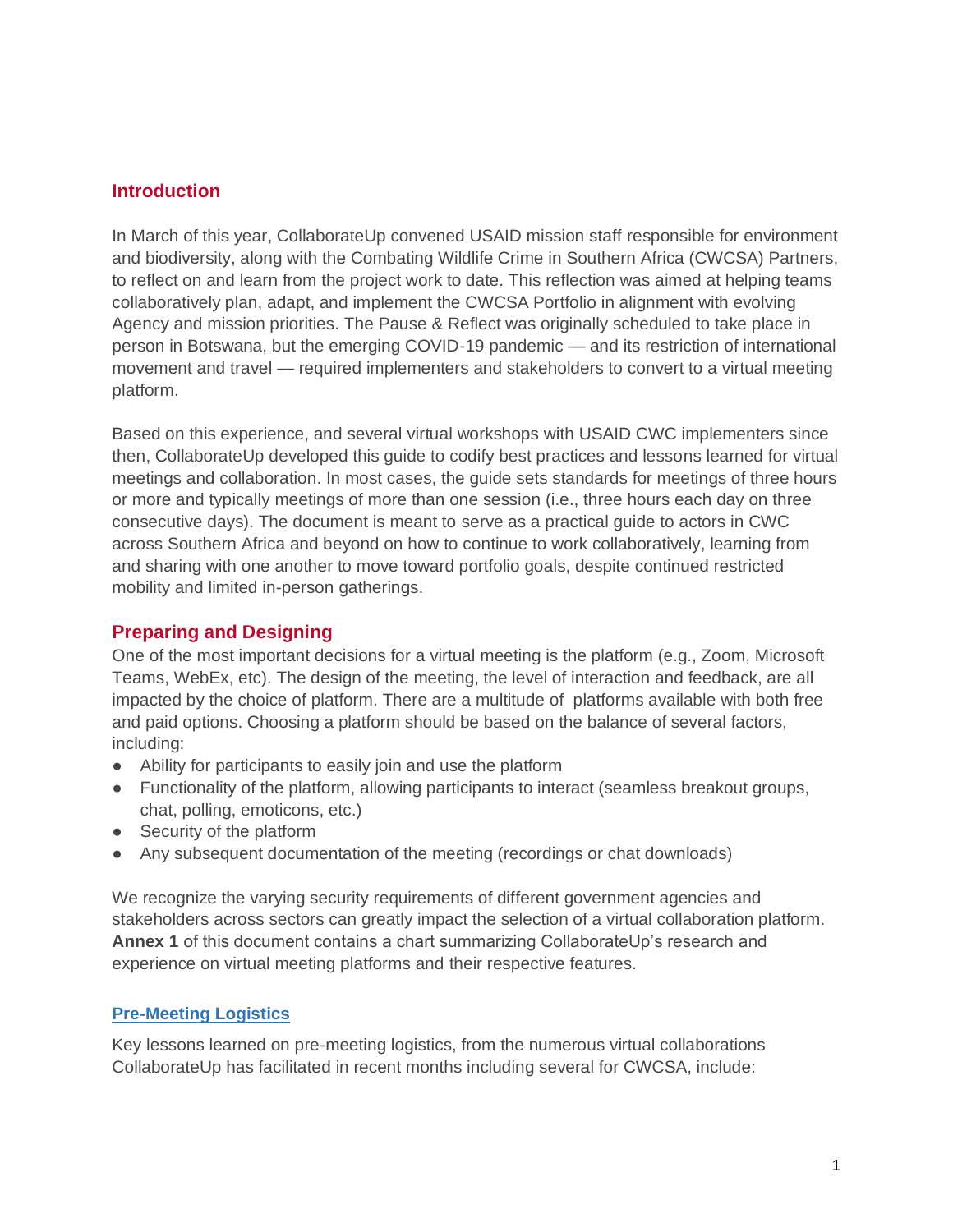**Deliberate planning:** Virtual meetings require a different kind of planning from in-person meetings. Research shows that more than 80% of communication occurs nonverbally through body language, facial expressions, and voice tone. Even with video conferencing, facilitators and participants lose much of the fidelity and ability to "read the room." Meeting facilitators must be more deliberate in interactions with participants, calling on people to speak out or answering questions, enforcing norms around taking turns to share perspectives, muting people's microphones if they go on past the allotted time. Things that might seem rude or unnecessary in real life become vital online. To do this right, facilitators should establish ground rules and social norms for the meeting from the very beginning. If video should be on, tell participants in the invitation they must be camera-ready for the meeting. If questions will be asked to the group, facilitators should set the standard by asking people to use the 'raise your hand' function to be called on, or to chat in a quick response, then facilitators will call on those participants to expand. As time allows, co-create these norms with meeting participants on day one, so they feel they are a part of setting meeting standards.

**Splitting up facilitation roles:** It's often not possible for one person to carry out the role of "facilitator' for a multi-session virtual meeting. While a two-day, 30 participant in-person meeting might well be facilitated by one person, this isn't the case with virtual meetings. CollaborateUp has found that the role of facilitator in virtual meetings needs to be split across two to three individuals to allow for a smooth, cohesive experience. One person may focus on, for example, the facilitation speaking/master-ofceremonies role, introducing new activities, managing speakers, overseeing the flow of the meeting and timekeeping. Another may monitor the chat box,

#### **Case Example:**

In preparing for the **USAID Southern Africa CWC Pause and Reflect meeting**, CollaborateUp thoroughly vetted multiple platforms to select one that best suited the mission's and participants' needs, selecting one with interactive features for collaborative discussions (breakout rooms, polls) and secure log-in via web browser (no need to download software) ensuring the platform enhanced participant productivity.

summarizing and voicing different perspectives or managing discussions and calling on appropriate participants based on their inputs to the chat. The third role is typically a dedicated 'technical' producer, someone to share slides, assign and manage breakout sessions and generally troubleshoot any technical issues for participants and facilitators. Meeting organizers should take these varied roles into account for staffing and budgeting purposes.

**Client security protocols:** These need to be explained and understood as early in the planning process as possible. Virtual collaboration is often dependent on collaborative documents that require multiple people to have 'edit' permission (breakout slides, concept note development, case study review, etc). It's essential to establish and enforce any security protocols at the onset to prevent future issues or confusion. In addition, the choice of virtual platform may be impacted by security protocols, from firewalls that prevent downloading apps or software to the level of encryption necessary for meeting recordings. Many virtual platforms offer browser-only options without the need to download software, but these versions often have reduced features (e.g., no polling, emoticons) and/or functionality (e.g., greater lag time for video).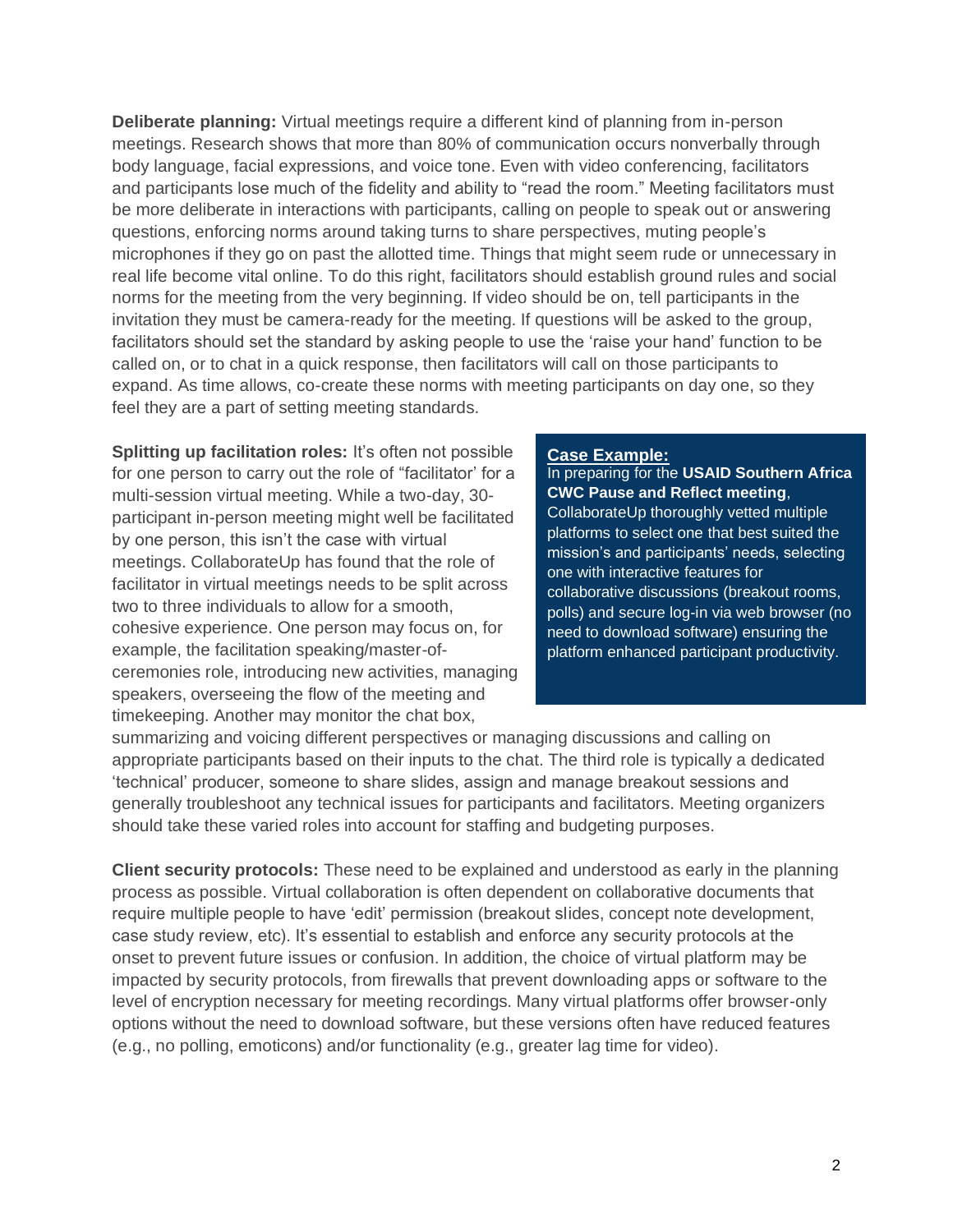**Breakout groups and team formation:** Breakout groups are an essential component of any meeting larger than 15 participants. While plenary sessions are ideal for sharing data and information, the real collaboration activities, brainstorming, critiquing, developing, happens in breakouts. Virtual platforms require making some *initial* group assignments, and the earlier these decisions are made the easier it becomes to assign groups and ensure smooth logistics during the event. Later, as people get to know each other, you might be able to give some control to participants to let them choose the group configurations. Some virtual platforms also allow you to randomly assign participants to breakout groups at the click of a button. The makeup of breakout sessions will be determined by the meeting objectives and variety of participants. Facilitators and meeting conveners (e.g., the client) must be thoughtful about what will work best.

**Rapid feedback loops:** Feedback loops work on two levels. The facilitation team and conveners should set up a separate channel of communication on WhatsApp or through a text chain that can be utilized during the workshop. This allows facilitators to discuss any disruptions, changes in schedule or technical issues in real time, but outside of the virtual platform for the meeting. For example, if a speaker has not yet signed on but is on deck to present, these channels can help facilitators adapt the agenda 'behind the scenes' so there is no disruption to the meeting or to participants. The second level at which feedback loops are essential is for participants. CollaborateUp sets up several mechanisms to get rapid feedback from participants during the workshops, including morning polls and closing questions to take the pulse of the group each day. This informs the design and execution of other activities for the following days, allowing facilitators to adapt or delete exercises that might not be working for participants.

**Manage the stress:** Virtual meetings can place significantly more stress on both facilitators and participants. Unlike an in-person meeting, a lot of things can feel out-of-control -- what if the platform fails, power goes out, the internet connection goes down, etc? In addition, unlike an inperson meeting, people tend to over-schedule themselves, with multiple back-to-back virtual meetings, making it very difficult if sessions run over on time. To manage this stress, we recommend, first acknowledging this stress among both the facilitation team and with the participants. By 'naming and claiming' this stress, we can start to move past it and set a group norm of accepting this level of uncertainty and lack of control and supporting each other through it, rather than blaming someone if they are feeling at fault when the meeting logistics falter. Lastly, we suggest publishing longer meeting times (e.g., if the meeting will run 60 minutes, announce it as a 90 minute meeting) to create a buffer so that people don't over-schedule themselves.

### **Meeting Execution**

#### **Meeting Participants**

As touched on above in 'Managing the stress,' it is unfair to assume meeting organizers or facilitators are solely responsible for the success of virtual collaboration. Participants must be held accountable for behaviors that contribute to a compelling meeting. Just as with in-person meetings, social norms should be established upfront and followed throughout the meeting.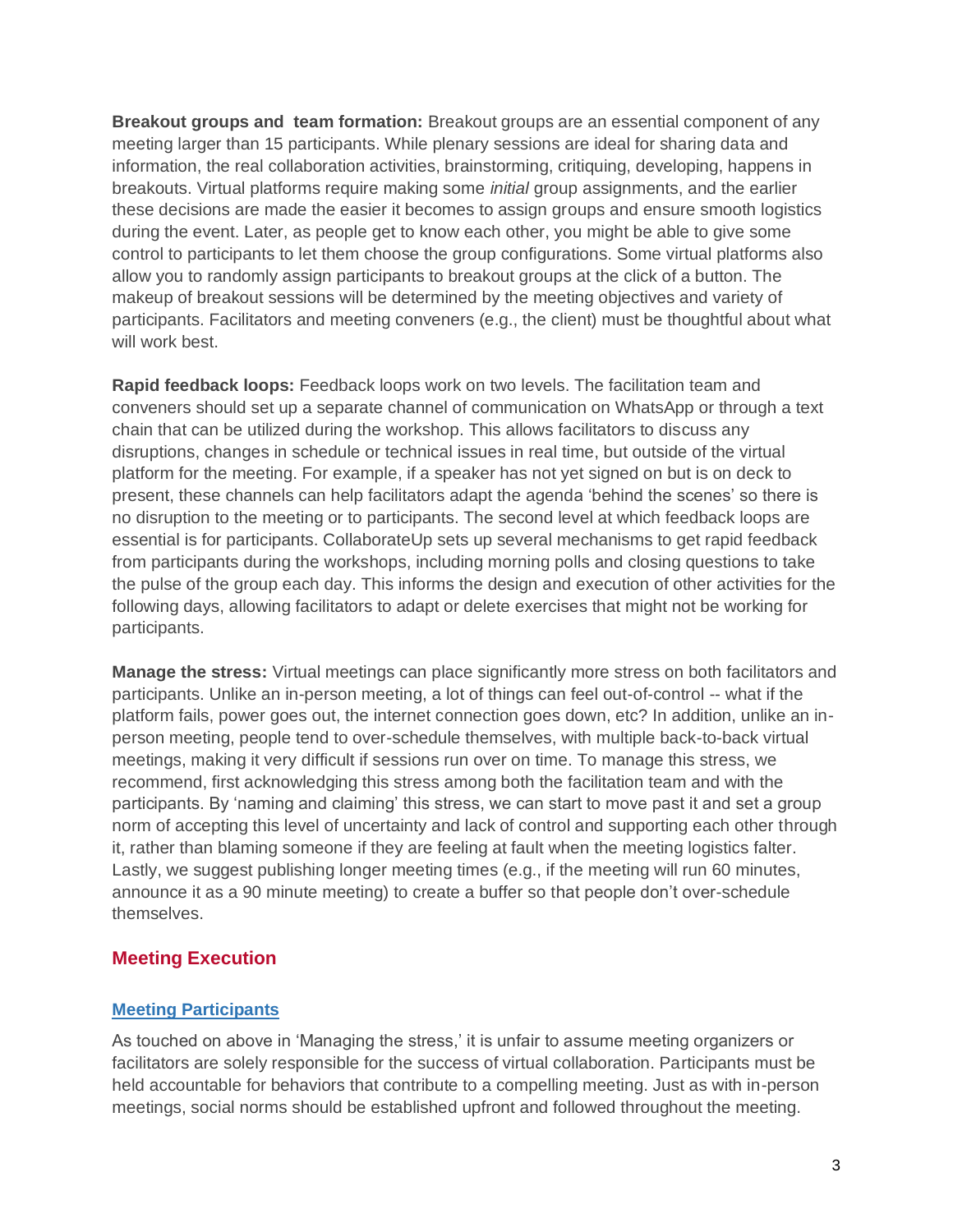Facilitators should introduce norms at the beginning of the workshop or co-create workshop 'agreements' with participants, co-developing the standards that will ensure the meeting is a success. Facilitators can remind participants of these standards each day, or when they are not being followed. Some to consider:

**Bring patience and good humor:** even several months into COVID-19, some participants may still not feel comfortable using virtual platforms. There will be user-errors and tech-glitches. When participants are patient with themselves and each other, technical issues are much less stressful. Bringing a sense of humor when someone can't turn on their video or has forgotten to mute themselves, reminds people that we are still human and can also bring moments of levity to a meeting.

**Know your equipment:** Asking for patience with technical issues, doesn't give participants an excuse not to familiarize themselves with the platform and necessary equipment. Facilitators should share the virtual platform in advance, and provide links to any tutorials participants might need. Workshop time spent while participants download the software upgrade or attempt to reconfigure their headphones is time wasted. Facilitators should supply participants with the information they need on the virtual platforms and participants must take responsibility to be up to speed on the software and equipment before the meeting.

**Dive in and fully participate:** No one likes talking into the ether. Ask participants to keep video on so facilitators can can see a human face and get their reactions. This is helpful for other panelists and speakers as well. Participants should engage as fully as they can by providing feedback and reactions for facilitators and presenters, virtually raising hands to pose a question, providing comments and questions through the chat function, and giving a round of applause after presentations conclude!

**Take these meetings seriously:** Just as with an in-person meeting, participants should plan and arrive on time, ideally a bit early (to test equipment and orient themselves to the platform). Perhaps most importantly: AVOID MULTITASKING. Replying to emails, checking sports scores, etc., is distracting and disrespectful to colleagues, but also sucks up bandwidth.

#### **Meeting Organizers**

Of course, organizers and facilitators must set systems in place and approach virtual meetings with the right mindset to create an enabling environment in line with in-person collaboration. **Figure 1** outlines CollaborateUp's key lessons learned on enabling conditions for virtual collaboration:

| <b>Lesson/Enabling</b><br><b>Condition</b> | <b>Recommendations for Organizers</b>                                       |  |  |
|--------------------------------------------|-----------------------------------------------------------------------------|--|--|
| Welcoming environment: this                | Introduce and enable concepts like "participation agreements" and "adaptive |  |  |
| allows participants to feel                | thinking" to promote collaboration and innovative thinking:                 |  |  |

#### **Figure 1: Organizer/Facilitator Lessons and Enabling Conditions for Virtual Collaboration**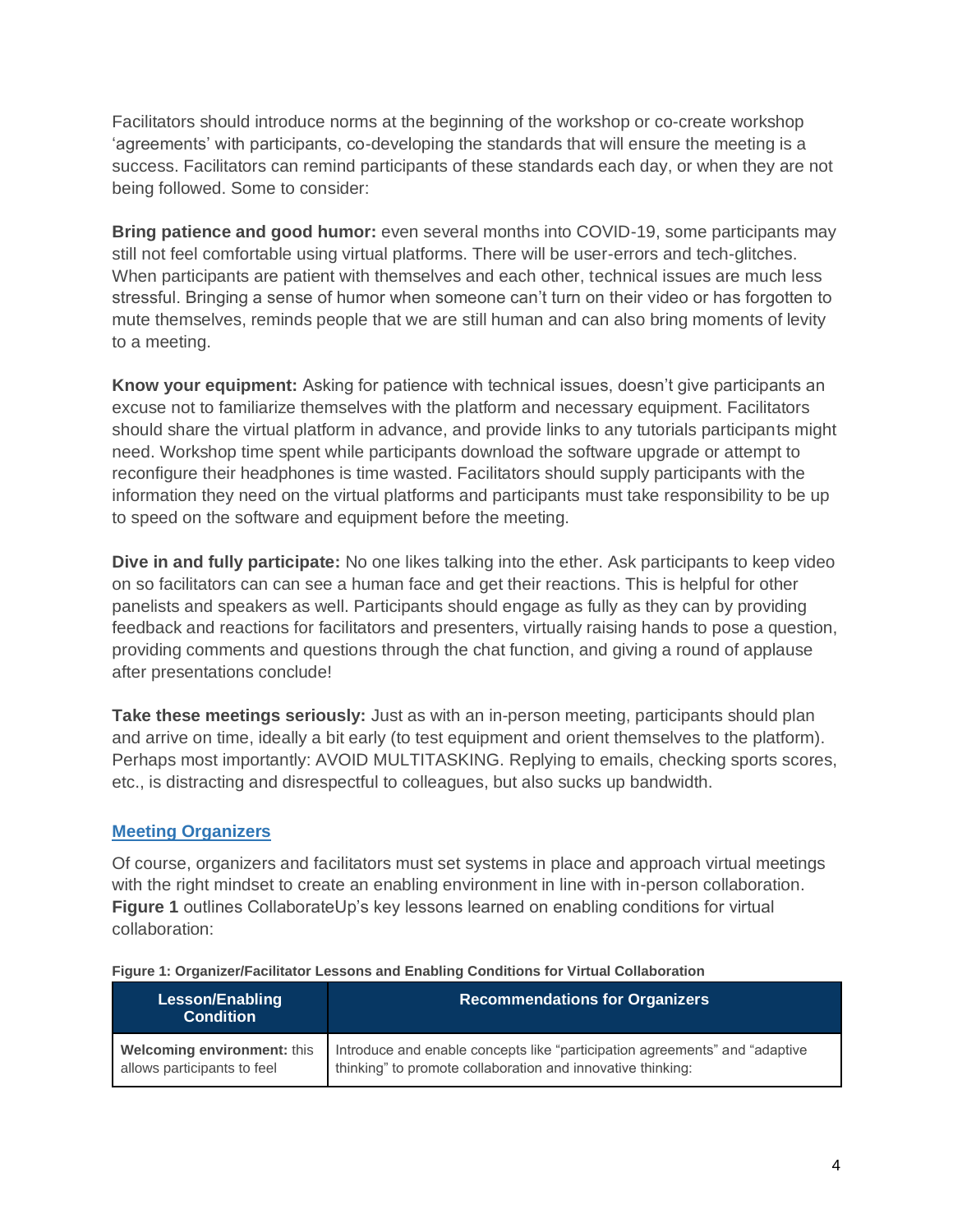| invited, welcome, and able to<br>be engaged in a virtual context.                                                                                                                                                                                                     | • Participation agreements: Participants asked what conditions are needed to<br>practice active listening and active presence during a virtual session. A word<br>cloud or other visual can be generated from this chat and shared with<br>participants to help establish the "ground rules" for respectful and meaningful<br>interaction.<br>• Adaptive thinking: CollaborateUp often introduces Ron Heifitz's theory of<br>Adaptive Thinking vs. Technical Thinking to bring a systemic view to<br>collaboration in virtual meetings. This helps anchor the thinking of<br>participants, giving them permission to work collaboratively and to build on<br>others ideas.<br>These concepts quickly create the underlying tone needed for a collaborative<br>and interactive experience.                                                                                                                                           |
|-----------------------------------------------------------------------------------------------------------------------------------------------------------------------------------------------------------------------------------------------------------------------|-------------------------------------------------------------------------------------------------------------------------------------------------------------------------------------------------------------------------------------------------------------------------------------------------------------------------------------------------------------------------------------------------------------------------------------------------------------------------------------------------------------------------------------------------------------------------------------------------------------------------------------------------------------------------------------------------------------------------------------------------------------------------------------------------------------------------------------------------------------------------------------------------------------------------------------|
| <b>Diversity of perspectives</b><br>throughout co-creation<br>sessions: this ensures all<br>participant voices are heard<br>during breakouts and that no<br>one dominates the conversation                                                                            | CollaborateUp addresses this in several ways. We recommend using<br>applications similar to GoogleDocs as a collaborative tool in breakout sessions<br>to allow simultaneous brainstorming and idea capture. It is easy to use and<br>accessible to all. After individual writing/idea generation, participants can then<br>open up microphones to discuss. Liberal use of the chat function in both plenary<br>and breakout sessions also allows all participants to find 'their comfort' zone in<br>how they best want to communicate ideas to the group.                                                                                                                                                                                                                                                                                                                                                                         |
| Flexible design: the ability to<br>address emerging conditions<br>throughout the workshop.                                                                                                                                                                            | CollaborateUp draws on the planning process previously outlined in this<br>document in a way that allows for flexibility to try things and pivot as necessary.<br>Be agile and able to flex and pivot real time if sessions run over, if more time is<br>needed for discussion, or if other unforeseen issues pop up.                                                                                                                                                                                                                                                                                                                                                                                                                                                                                                                                                                                                               |
| <b>Blended methodologies: this</b><br>helps level the playing field<br>among participants and cater to<br>different learning styles and<br>personalities, with some<br>methods catering to introverts<br>and others catering to<br>extroverts, for example.           | Our team uses a mix of tools and methodologies, including CollaborateUp's own<br>tools (as needed) such as the Collaboration Canvas, as well as graphic<br>recording displays, Google Docs (allow multiple people to interact<br>simultaneously while remote), and online platform features like white boards,<br>polling and annotation, to promote a collaborative atmosphere and interactive<br>participation. We also suggest a mix of presenters, a mix of PowerPoint and<br>discussions, plenary and breakouts, to keep participants engaged and address<br>power dynamics. Breakout groups are essential for collaboration, as it is often<br>difficult to collaborate and make decisions in a large plenary. Breaking<br>participants into smaller discussion groups then presenting outcomes to the<br>larger plenary group is both an efficient and effective way to move virtual<br>participants toward a common output. |
| <b>Breakout groups/group</b><br>assignments matter: the<br>nature of a virtual platform<br>requires a greater level of<br>deliberate engineering and<br>group assignment to achieve<br>the kind of networking and<br>interactivity that normally<br>occurs in person. | Breakout group assignments assure that the right mix of participant/organization<br>profiles are grouped together. The orchestration of several rounds of breakout<br>group formation and advisor assignments requires prep and team effort but is<br>instrumental in building feelings of trust among participants and exposing them<br>to different organizations/individuals and the concepts and skills sets they are<br>putting forward. This can also help combat power differentials because it allows<br>organizations to work with many others and not get 'stuck' in a group with a<br>domineering attitude or unwillingness to collaborate.                                                                                                                                                                                                                                                                              |
| Rapid feedback loops: real-<br>time feedback (or close to it)<br>from both conveners and<br>participants can help workshop<br>facilitators adapt planning to<br>improve workshop outcomes.                                                                            | We encourage, as is possible, brief feedback sessions with the lead partner<br>after each workshop day, to iterate on the following days' session and reinforce<br>what is going well. In addition, the team will set up several feedback<br>mechanisms for participants to get rapid feedback after each session, including<br>morning polls and closing reflection questions to get the pulse of the group each                                                                                                                                                                                                                                                                                                                                                                                                                                                                                                                   |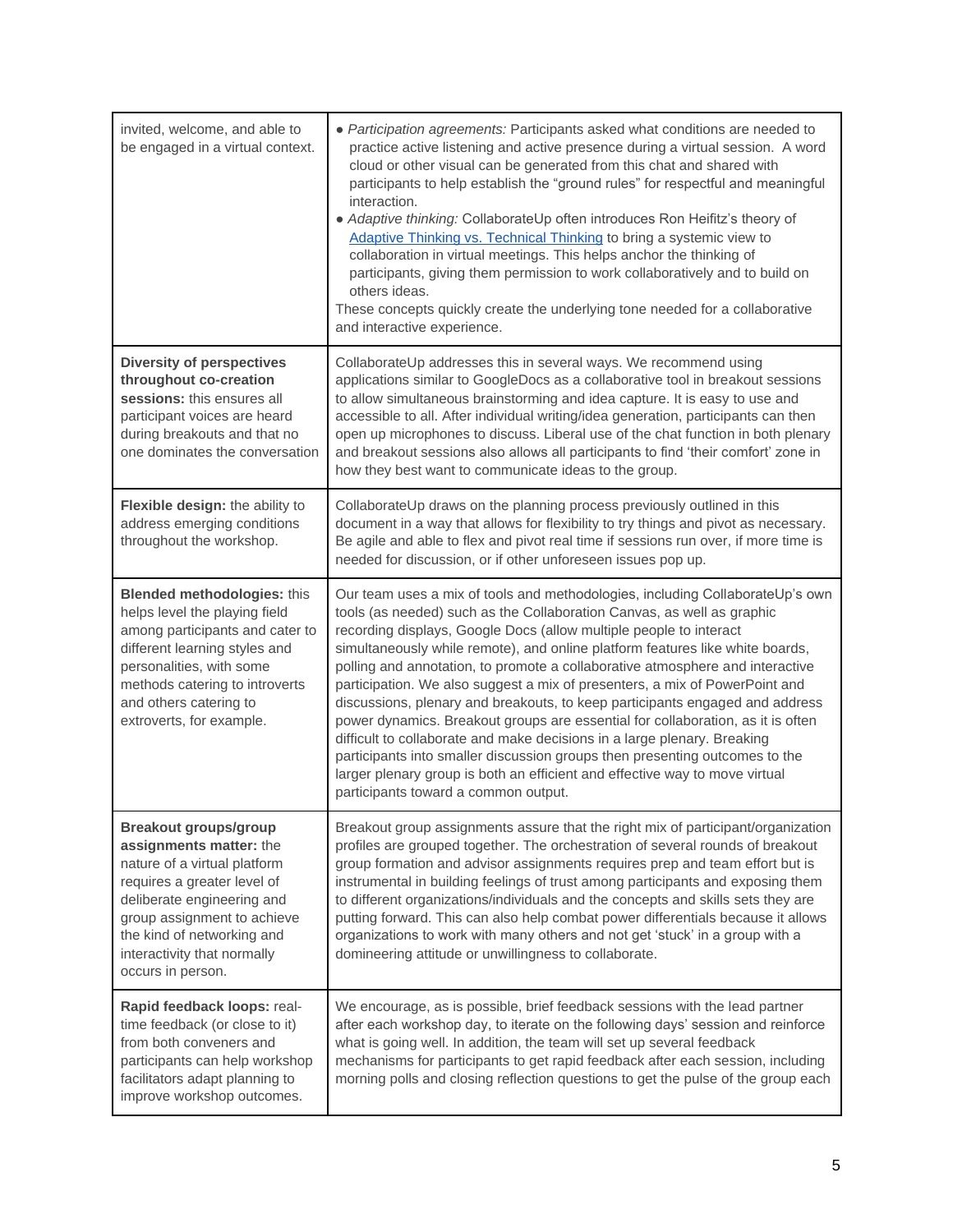| day. Formal participant evaluations must also be sent at the end of the<br>workshop. |  |
|--------------------------------------------------------------------------------------|--|
|--------------------------------------------------------------------------------------|--|

Organizers and facilitators should also follow the steps below to keep perspective on the "big picture" goals of virtual collaboration:

**Fully participate:** CollaborateUp has helped many clients transition previously planned inperson meetings that would bring together executives from across multiple countries. In some cases, the senior leaders who originally planned to participate or make opening remarks at an in-person meeting backed out of the virtual gathering. This is a mistake. It sends a signal that "virtual meetings" don't count. With working virtually persisting into the foreseeable future, leaders must consistently signal that we are all in this together and that virtual meetings allow us to make progress together.

**Encourage chit-chat:** side conversations in the online chat function bring value. First, they can help replace the visual cues you normally rely on to moderate conversations. As facilitators, we encourage participants to not wait for a pause in conversation but instead to drop thoughts as they occur to them into the chat. Then, facilitators can circle back to these thoughts/comments in the same way one might have reacted to a raised hand or a shift in posture. Second, even if the chit-chat isn't directly related to the current topic, it at least keeps people focused on the platform and not multitasking off the platform doing email, surfing the web, etc.

**Remember that action = accountability:** Studies show that participant attention begins to drift after 7 minutes during a virtual meeting. Therefore plan interactivity every 7-8 minutes. It doesn't have to be groundbreaking; a small prompt to submit a question in the chat box, or a request to answer a poll can do the trick. Even better, call on people and draw them into conversation. Set the tone from the beginning by opening the meeting with a polling or chat question. Signal to participants from the onset that this will be a highly interactive experience. And don't plan for overly long presentations or PowerPoints, as you're likely to lose your audience. If you do need to share data or have a presentation, stop every few slides for questions or comments.

**Less is more:** Because virtual meetings test our attention span, plan for shorter sessions. If you would have normally had an hour-long meeting, set it for 45 minutes. If you planned to bring multiple partners together for a 2-day workshop, instead plan two virtual sessions lasting no more than five to six hours broken over the two days.

**Breaks help keep participants stay mentally fresh:** Just as with planning an in-person meeting, breaks are essential. Even though virtual breaks won't supply caffeine and snacks, it's important for participants to get a mental 'refresh' at least every 90 minutes to two hours. This allows them to get up, get a drink, check on their own family (who is likely also at home). Even if you can't afford a 10 to 15 minute break every two hours (but we highly recommend it), stop for a 2-minute stretch break. It'll keep your participants focused and active in the meeting.

**Keep checklists:** Have a running checklist of the meeting's outcomes and check them off as you go. For virtual break-out groups, make sure the group knows they will need to present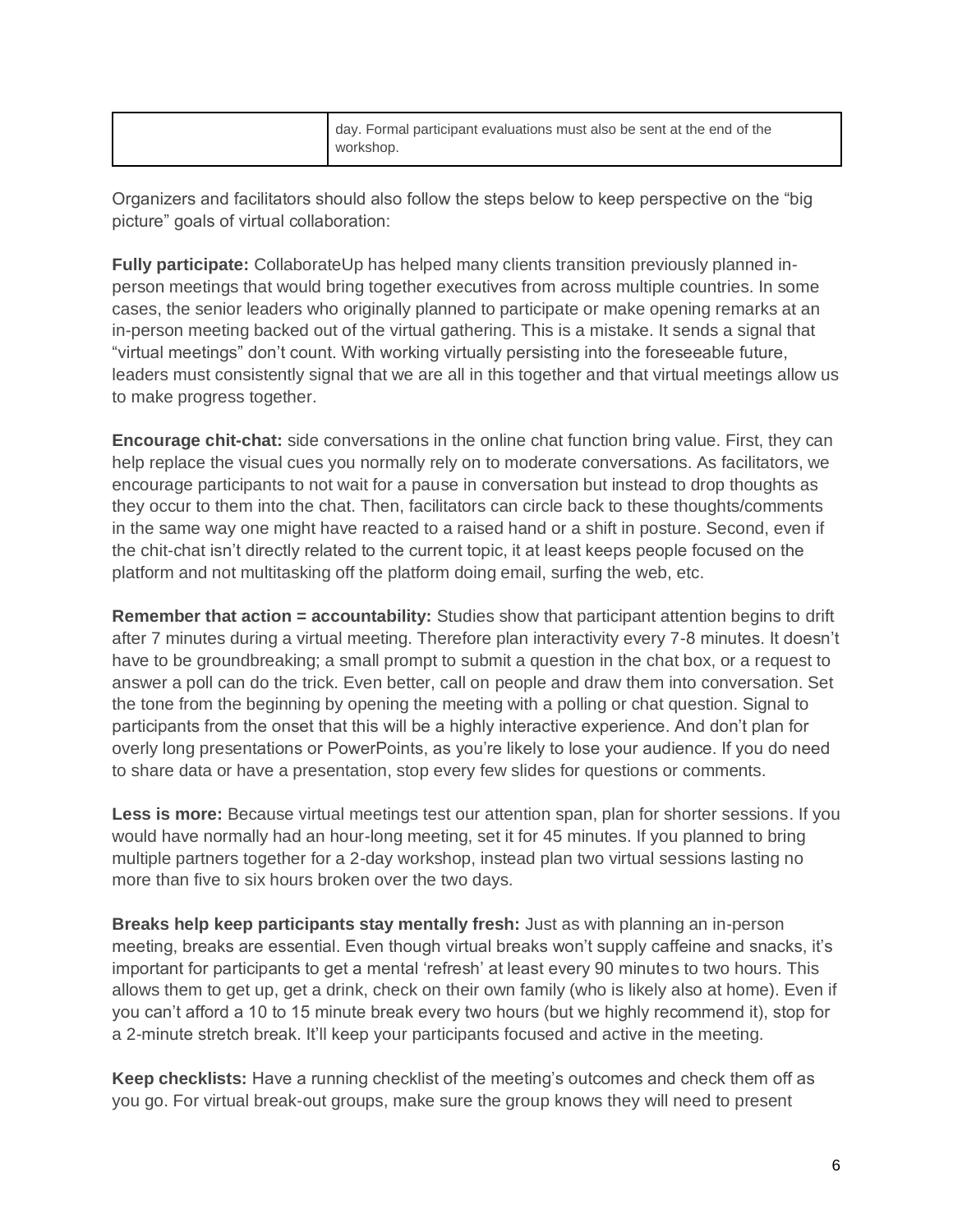something back to the plenary group and give them a structure in advance for what kinds of information you want to hear from them.

## **Accessibility and Accommodation**

Meeting facilitators must ensure that virtual meetings create an enabling environment for participants of all abilities to virtually engage in collaboration. This should begin in the planning phases and entails thinking creatively about the best ways to include accessibility features and accommodations for all participants throughout each workshop, including, but not limited to:

- Pre-workshop sharing of electronic copies of workshop materials and resources such as slide decks, agendas, and participant rosters
- Closed captioning on the selected virtual platform for participants for whom English isn't their first language
- "Pinning" video of sign language translators
- Exploring simultaneous translation as needed
- In multi-day meetings, capturing and posting all questions and answers from the chat box each day

Planning must ensure that people of all abilities can meet and collaborate with one another by taking into consideration the wide range of hearing, vision, and cognitive abilities, as well as the balance between accommodation offerings, ease of use, security, and co-creation functionality. Based on CollaborateUp's experience and research, Zoom seems to be the platform best suited to virtual meetings and collaboration for participants of all abilities. All Zoom products are 508 compliant. Zoom also offers closed captioning by a trusted third party that can be streamed into the Zoom interface and simultaneous interpretation audio channels.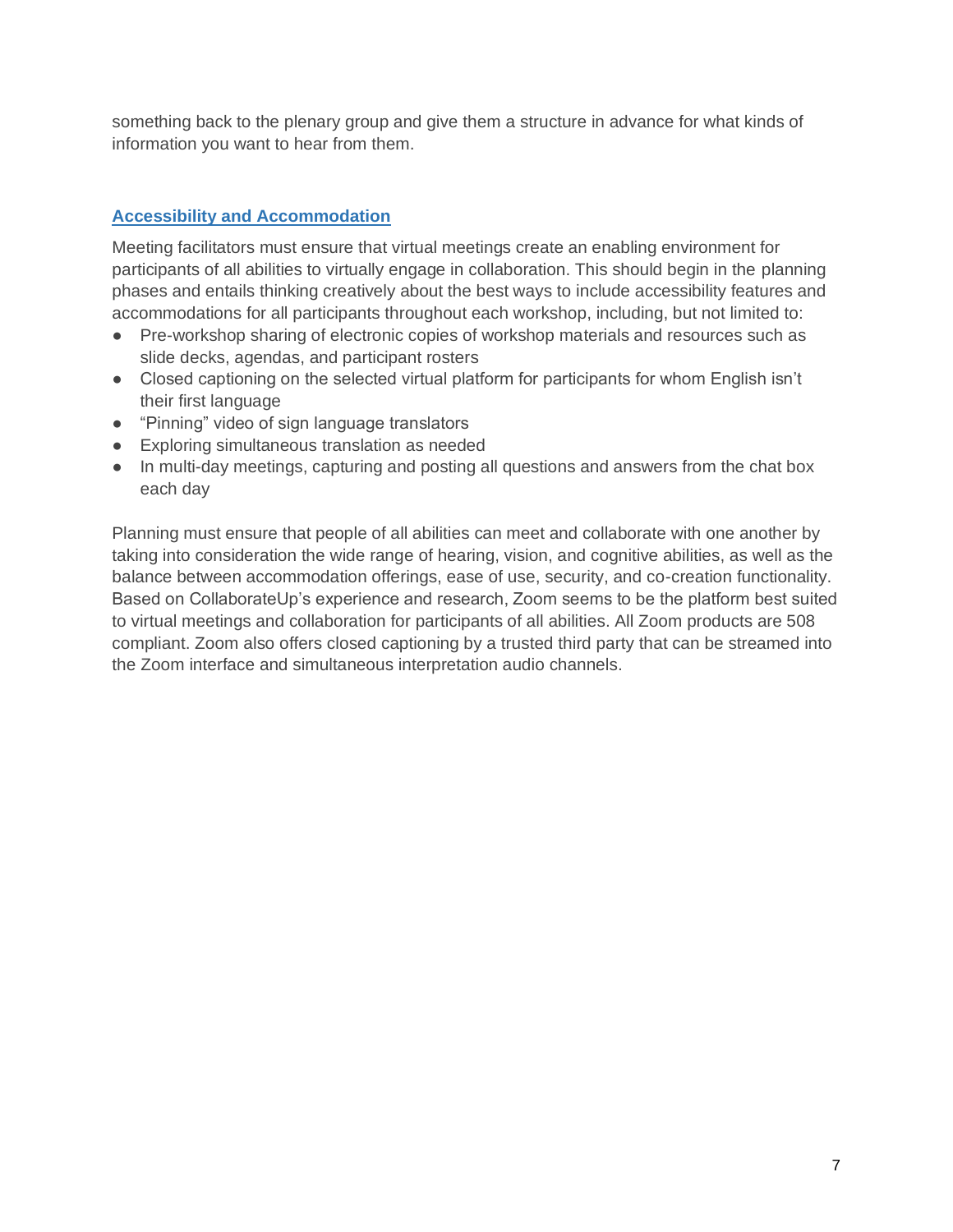# **Annex 1: Virtual Platform Comparison Tool**

*Updated as of August 10, 2020. NOTE: Virtual platforms are continually updating applications so please confirm online the prices and functions are the latest*

| <b>Evaluation</b><br><b>Factor</b>                               | <b>Adobe Connect</b>                                                                                                                                                                                                                                                      | <b>WebEx</b>                                                                                                                                                                                                                                                                                                                 | <b>Zoom Business</b>                                                    | <b>BlueJeans</b>                                                                                                                                   | <b>Microsoft Teams</b>                                   | Google<br><b>Hangouts</b>                                           |
|------------------------------------------------------------------|---------------------------------------------------------------------------------------------------------------------------------------------------------------------------------------------------------------------------------------------------------------------------|------------------------------------------------------------------------------------------------------------------------------------------------------------------------------------------------------------------------------------------------------------------------------------------------------------------------------|-------------------------------------------------------------------------|----------------------------------------------------------------------------------------------------------------------------------------------------|----------------------------------------------------------|---------------------------------------------------------------------|
| <b>Plans &amp; Pricing</b>                                       | Meetings account:<br>\$50/month or<br>\$540/year<br>(meetings up to<br>25 participants)<br>Webinars<br>account:<br>\$130/month or<br>\$1,250/year<br>(webinars up to<br>100 participants)<br>Can do a 90-day<br>free trial and host<br>webinars up to 25<br>participants. | <b>Meetings Starter</b><br>account:<br>\$14.95/month or<br>\$13.50/month on<br>an annual plan<br>(up to $50$<br>participants)<br><b>Meetings Starter</b><br>account:<br>\$19.95/month or<br>\$17.95/month on<br>an annual plan<br>(up to 100<br>participants). -<br>can have<br>alternate hosts.<br>get meeting<br>analytics | \$20/month and<br>up to 300<br>participants                             | Standard:<br>\$9.99/month<br>(\$119.88/year)<br>Up to 50<br>participants.<br>Pro:<br>\$13.99/month<br>(\$167.88/year)<br>Up to 75<br>participants. | 4 pricing<br>packages, up to<br>250 participants.        | Free, up to 50<br>participants (if<br>you already have<br>G-Suite). |
| <b>Free Option</b>                                               | <b>No</b>                                                                                                                                                                                                                                                                 | Yes                                                                                                                                                                                                                                                                                                                          | Yes                                                                     | No                                                                                                                                                 | <b>No</b>                                                | Yes                                                                 |
| <b>Free Option</b><br><b>Participant</b><br><b>Capacity</b>      | N/A                                                                                                                                                                                                                                                                       | 3                                                                                                                                                                                                                                                                                                                            | 100                                                                     | N/A                                                                                                                                                | N/A                                                      | 25                                                                  |
| <b>Free Option</b><br><b>Meeting Length</b><br><b>Time Limit</b> | N/A                                                                                                                                                                                                                                                                       | 24 hours                                                                                                                                                                                                                                                                                                                     | 40 minutes (in<br>meetings with<br>more than 2<br>attendees)            | N/A                                                                                                                                                | N/A                                                      | 24 hours                                                            |
| <b>Maximum</b><br><b>Participants</b>                            | Up to 100                                                                                                                                                                                                                                                                 | Up to 1,000                                                                                                                                                                                                                                                                                                                  | Up to 500                                                               | Up to 75                                                                                                                                           | Up to 250                                                | Up to 50                                                            |
| Join from Web<br>Browser vs.<br><b>App Only</b>                  | Can access via<br>web browser                                                                                                                                                                                                                                             | Can access via<br>web browser                                                                                                                                                                                                                                                                                                | Can access via<br>web browser                                           | Can access via<br>web browser                                                                                                                      | Can access via<br>web browser                            | Can access via<br>web browser                                       |
| <b>Recording</b><br><b>Options</b>                               | Save to cloud                                                                                                                                                                                                                                                             | Can record and<br>save as file or to<br>the cloud                                                                                                                                                                                                                                                                            | Cloud or desktop<br>but cloud has<br>fairly small limits<br>for storage | Save to cloud to<br>be downloaded<br>later                                                                                                         | Save to cloud                                            | <b>No</b>                                                           |
| <b>Sharing Options</b>                                           | File sharing and<br>whiteboard option                                                                                                                                                                                                                                     | Desktop,<br>application, file,<br>and whiteboard<br>sharing options                                                                                                                                                                                                                                                          | Desktop,<br>application, file,<br>and whiteboard<br>sharing options     | Desktop,<br>application, and<br>file sharing<br>options                                                                                            | Desktop,<br>application, and<br>file sharing<br>options. | Desktop,<br>document, and<br>internet window<br>sharing options.    |
| <b>Collaborative</b><br><b>Features</b>                          | <b>Adobe Connect</b>                                                                                                                                                                                                                                                      | <b>WebEx</b>                                                                                                                                                                                                                                                                                                                 | <b>Zoom Business</b>                                                    | <b>BlueJeans</b>                                                                                                                                   | <b>Microsoft Teams</b>                                   | Google<br><b>Hangouts</b>                                           |
| <b>Breakout</b><br><b>Rooms</b>                                  | Yes                                                                                                                                                                                                                                                                       | In WebEx<br>Trainings, not                                                                                                                                                                                                                                                                                                   | Yes, can pre-<br>program                                                | Yes (can't be<br>pre-                                                                                                                              | No                                                       | No                                                                  |